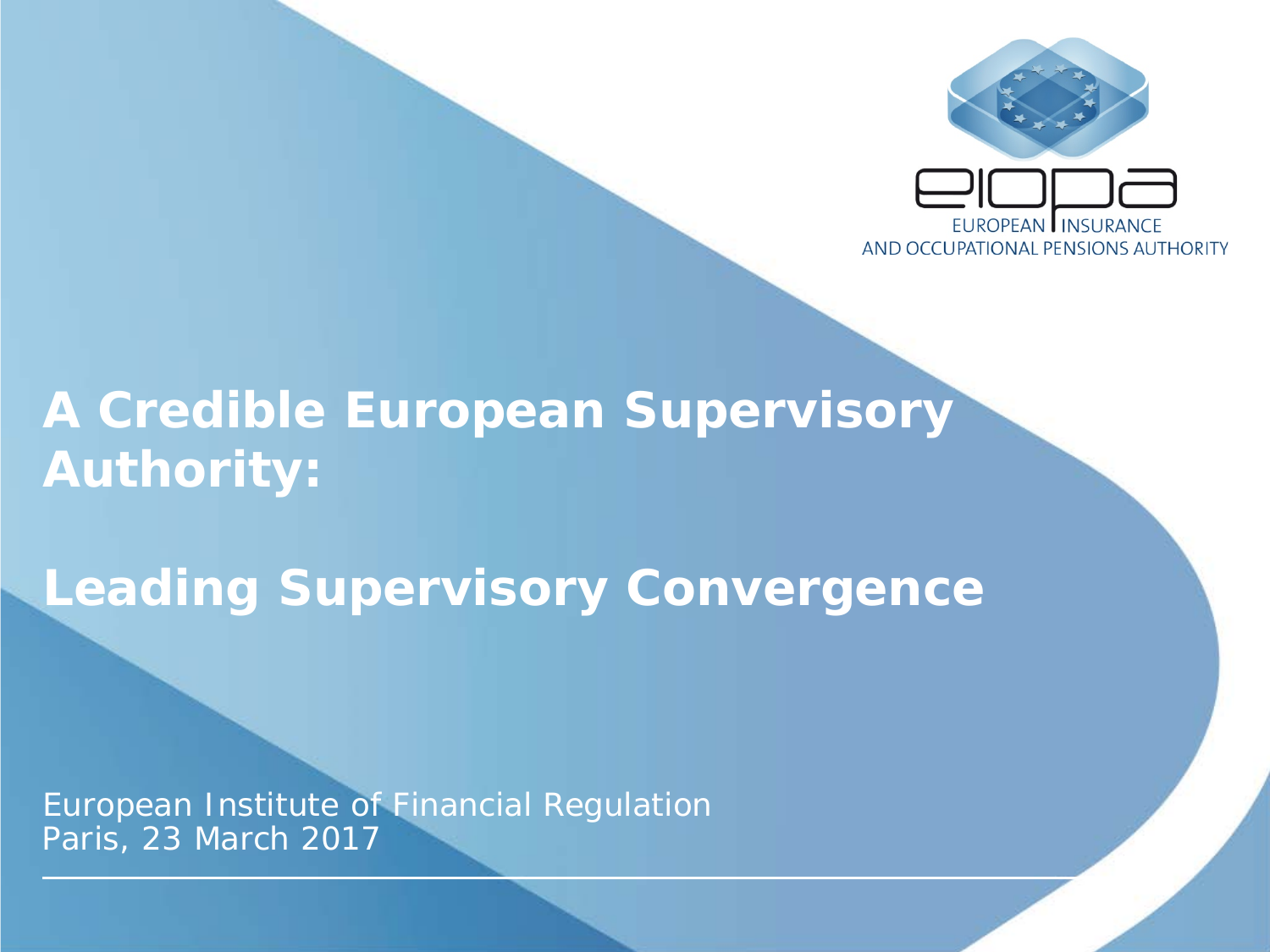## **Agenda**



- **Framework**
- **EU-Wide and Cross-Border Tools**
- **Bilateral Tools**
- **Reporting and data quality**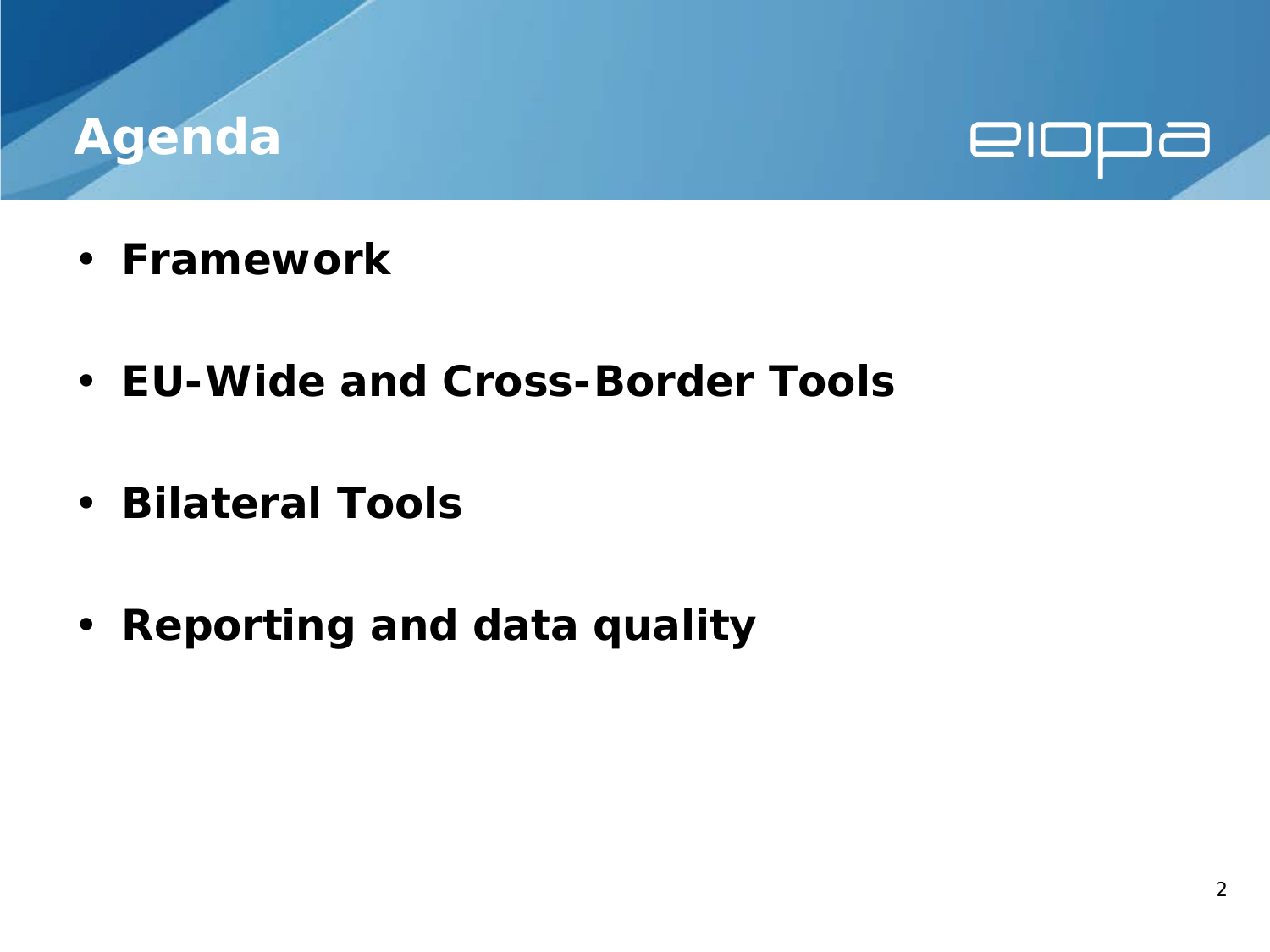### **Framework**



#### **Common European Supervisory Culture**

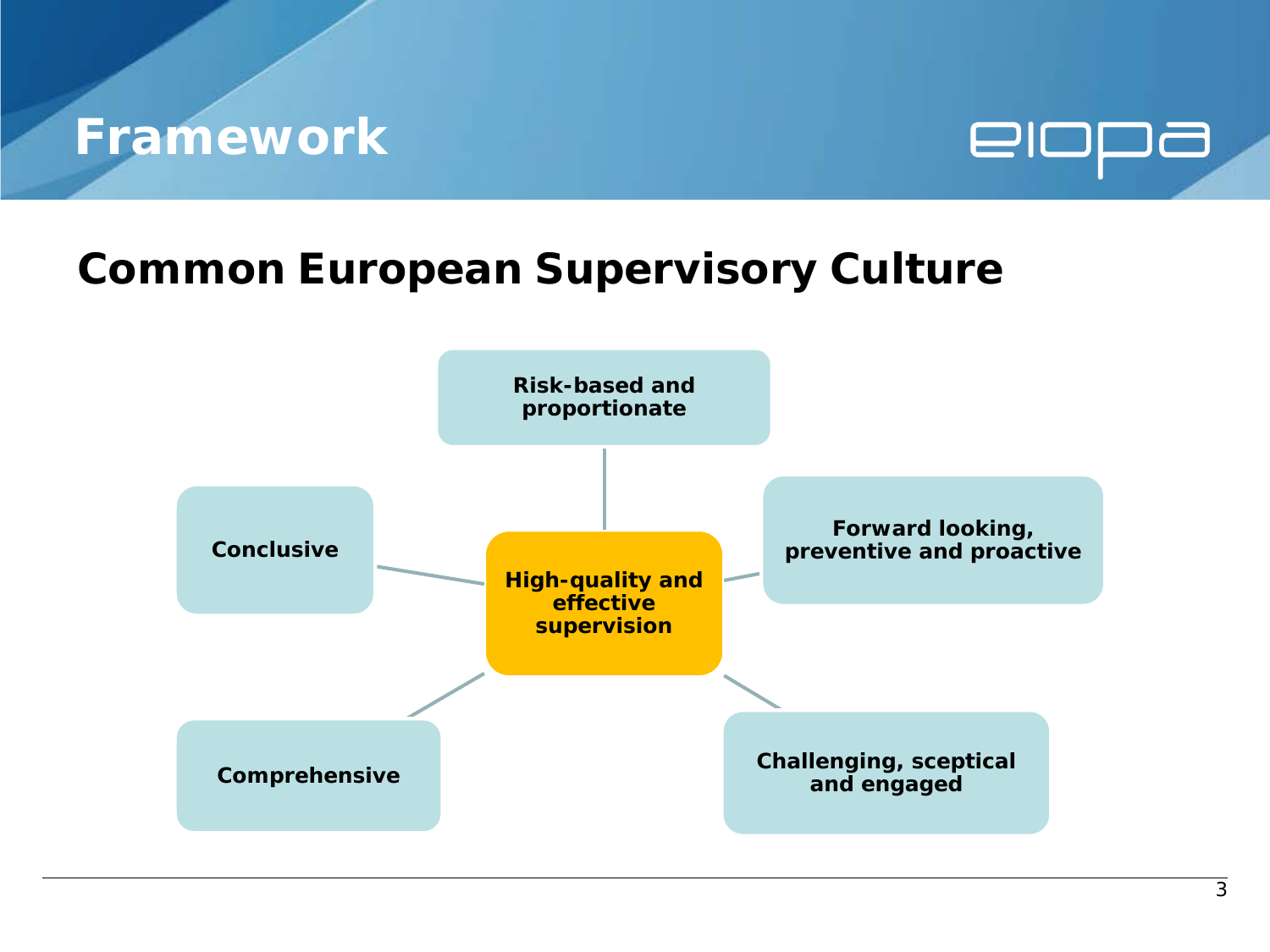# **Union-Wide and Cross-Border Tools**



- **Diagnosing and analysing markets**
- **European Union-Wide Stress Tests**
- **Colleges of Supervisors**
- **Peer Reviews**
- **Consistency Projects (Supervisory Opinions)**
- **Cross-Border Work (recent EIOPA Decision)**
- **Cooperation Platforms**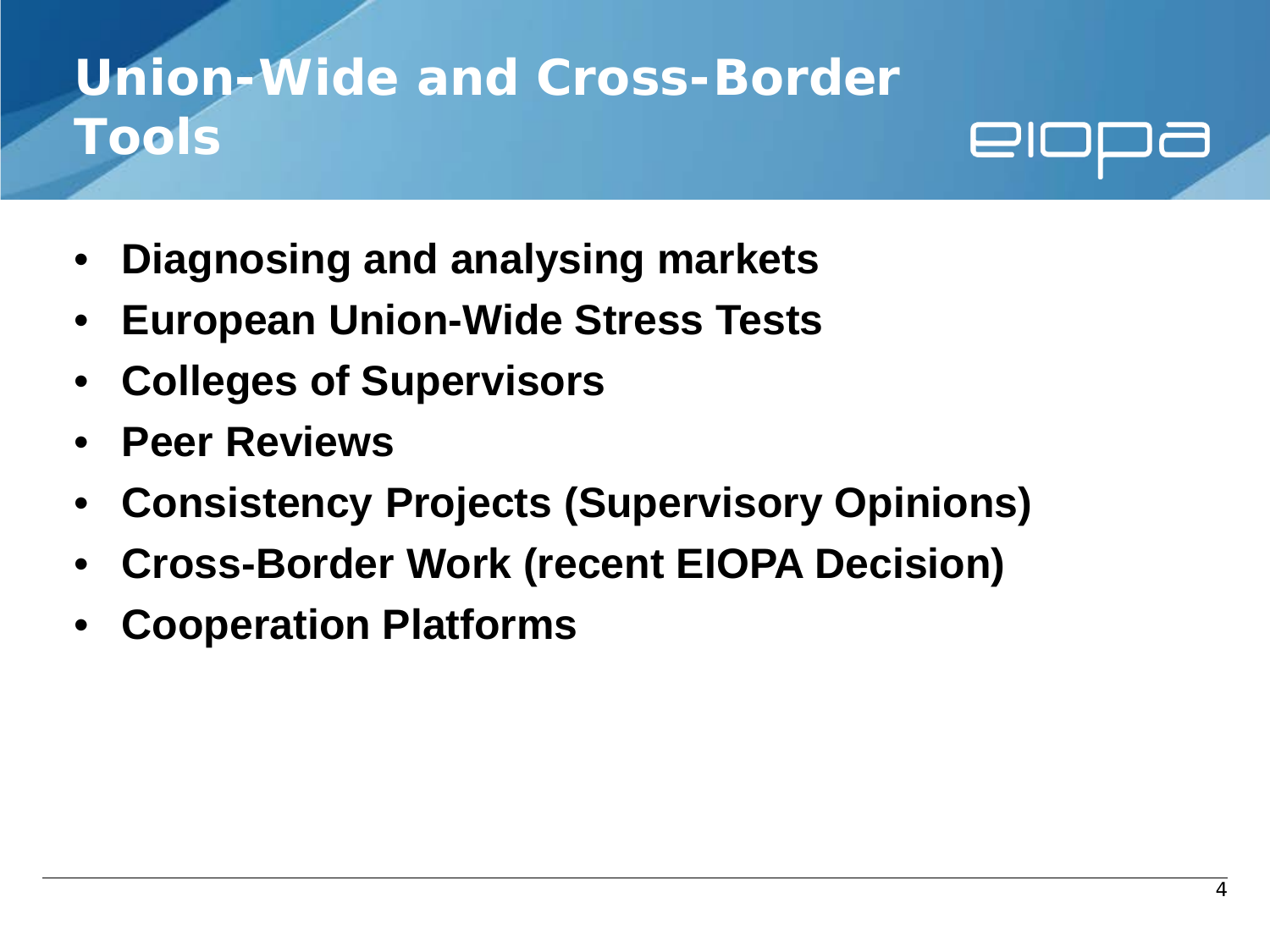## **Bilateral Tools**



- **Structured Bilateral Engagements with National Supervisors**
	- o Update Risk Assessment on market and level of supervision
	- Independent and challenging feedback
	- o Recommendations for improvements
	- o Follow-up measures including preventive and remedial actions
- **Technical Assistance**
- **Independent Assessment of Troubled Undertakings**
- **Lessons Learned Exercises for Failing and Troubled Undertakings**
- **Balance Sheet Reviews (RO + BG)**
- **Other Country's Level Reviews (SPSS and DG NEAR)**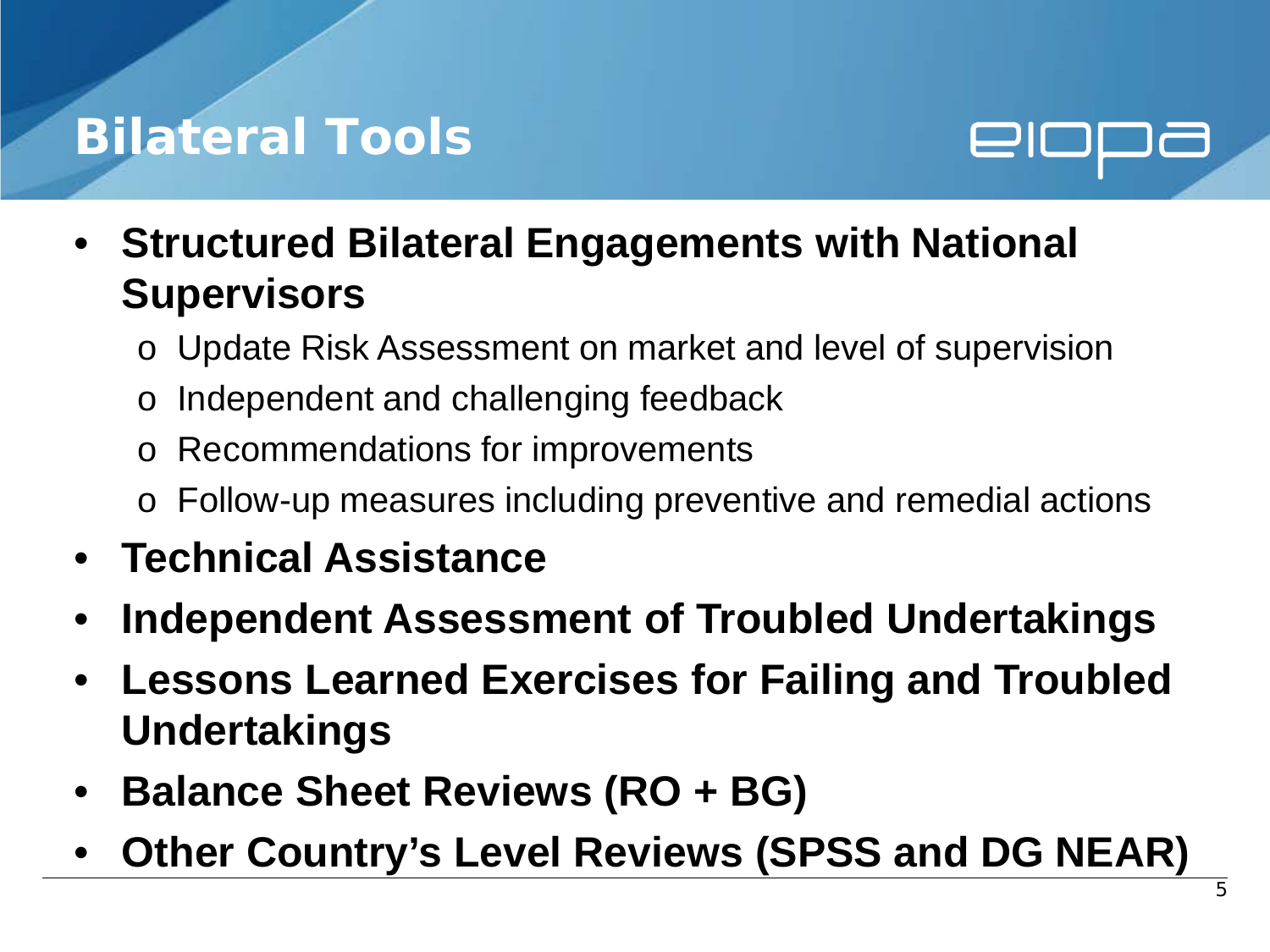## **Reporting and data quality**



- **Standardisation on granular level**
	- o **Lowering cost, increasing quality**
	- o **Example: LEI initiative**
- **Cooperation on national and European level**
	- o **Designing single flows at national level**
	- o **Strong cooperation with ECB on reporting requirements**
	- o **Cooperation with EBA, ESMA, COM ON xbrl taxonomy**
- **Central collection and validation**
	- o **Future models?**